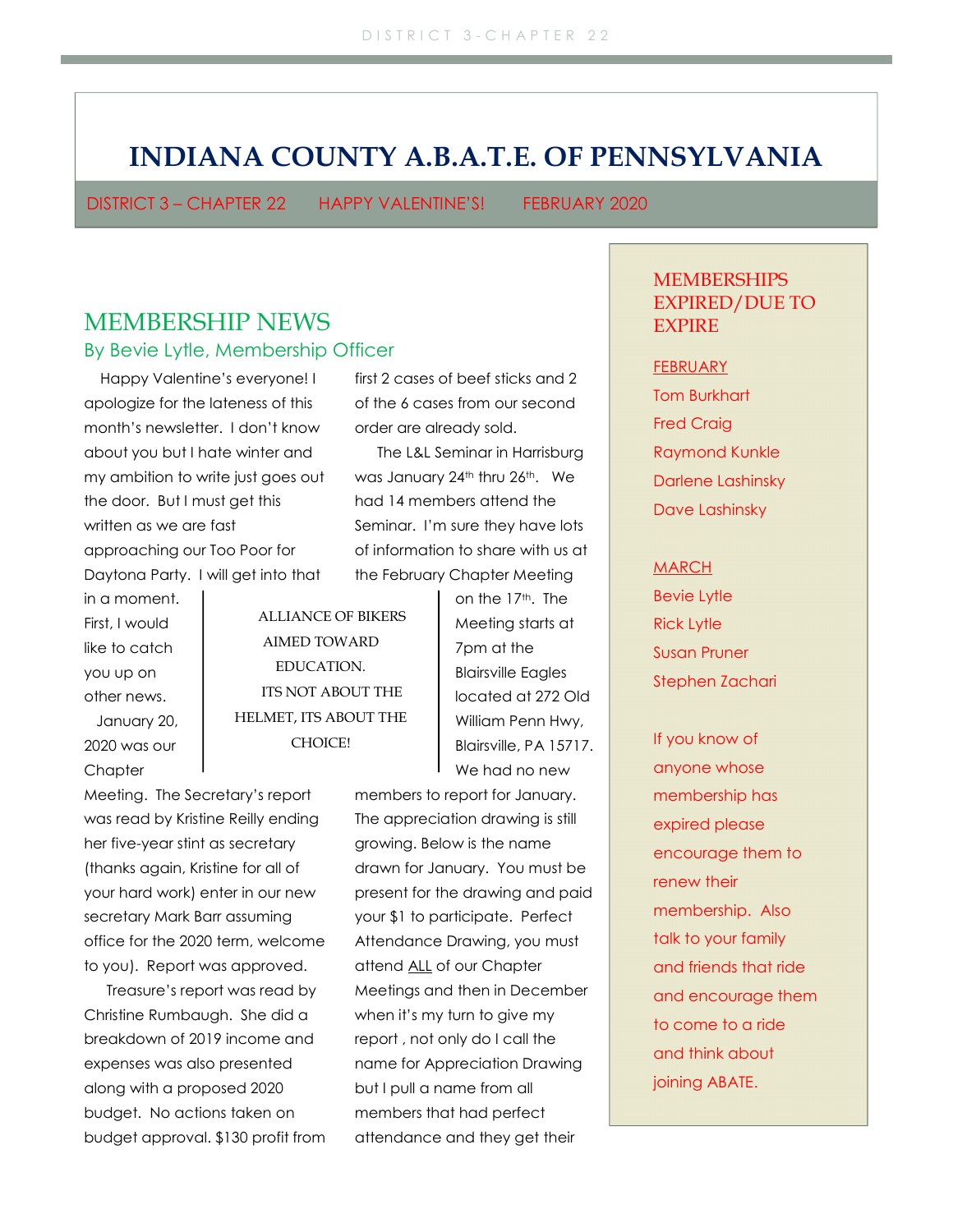next one year membership dues paid by the Chapter.

Mark shared information about the new chapter website. http://abatepa22.org Mark will be training other officers on how to add and modify website content. Mark will work with state office to make sure the website follows state guidelines.

Starting with January 2020 meeting, meetings will be digitally recorded and stored in a secure location for a yet to be determined retention period.

An article in the Indiana newspaper submitted by Kimba to thank the community for supporting the Christmas toy drive was shared with the membership.

In Old Business: we discussed amending By-Laws; it was carried over to new business. Thank you cards and framed certificates were/will be given to businesses, persons, and organizations that donated time and resources to the toy drive.

As I mentioned before our Too Poor for Daytona Party is just around the corner. This year is not a potluck as indicated on the flyer that you received in the annual mailing in January. Food will be provided by the Officers and everyone will pay \$10 per person. If you would like to donate a basket or know someone that could donate an item or basket for the Chinese Auction please bring it to the party. Looking forward to seeing everyone there.

In New Business: the board recommended modifications to the chapter Bylaws. Changes were read to the membership and accepted my more than a 2/3 majority. Final draft will be completed by Kristine Reilly and Mark Barr. Motion to accept Royden Lockhard, second by Pastor Fred Craig. Motion passed. Next: allow Westmoreland Chapter to add our rides to their calendar, supporting our events. Mark will coordinate with Westmoreland.

Motion made by: Christine Rumbaugh and seconded by Bevie Lytle.

50/50 Total \$38. Winner of \$19 – J. K. "Smitty" Smith.

Indiana Children and Youth Services sent a letter asking for financial support. A rep was to be present at January meeting but had to cancel. Rescheduling for February meeting.

 Below is a list of our upcoming rides and events. Please watch our Facebook page for further information.

 I have listed the Members whose membership will expire in February and March. This is just a reminder that you should be receiving your renewal cards soon and I would ask that you renew. If you don't receive your renewal you can renew online or you can contact me. My contact information is listed at end of newsletter. Thank you to those for renewing your membership.

Upcoming events: (watch our Facebook page and website for updates and times) February 17 - Chapter Meeting, 7pm March 14 – Too Poor for Daytona Party, 7pm March 16 – Chapter Meeting, 7pm April 5 – Highway Cleanup, 11am April 20 - Chapter Meeting, 7pm April 19 – Murrysville Blessing of Bikes April 26- Indiana County ABATE Blessing of the Bikes in Armagh (exact location not set yet)

### These bills have been introduced that are of interest to ABATE members:

House Bill 26 – sponsored by Pam Snyder and Others (the PA Automobile Lemon Law) to include motorcycles passed the House 168 – 6. It has now been referred to Consumer Protection Committee in the Senate chaired by Senator Tomplinson. The good Senator appears unwilling to bring this issue before his committee for a vote. If your Senator happens to be a member of this